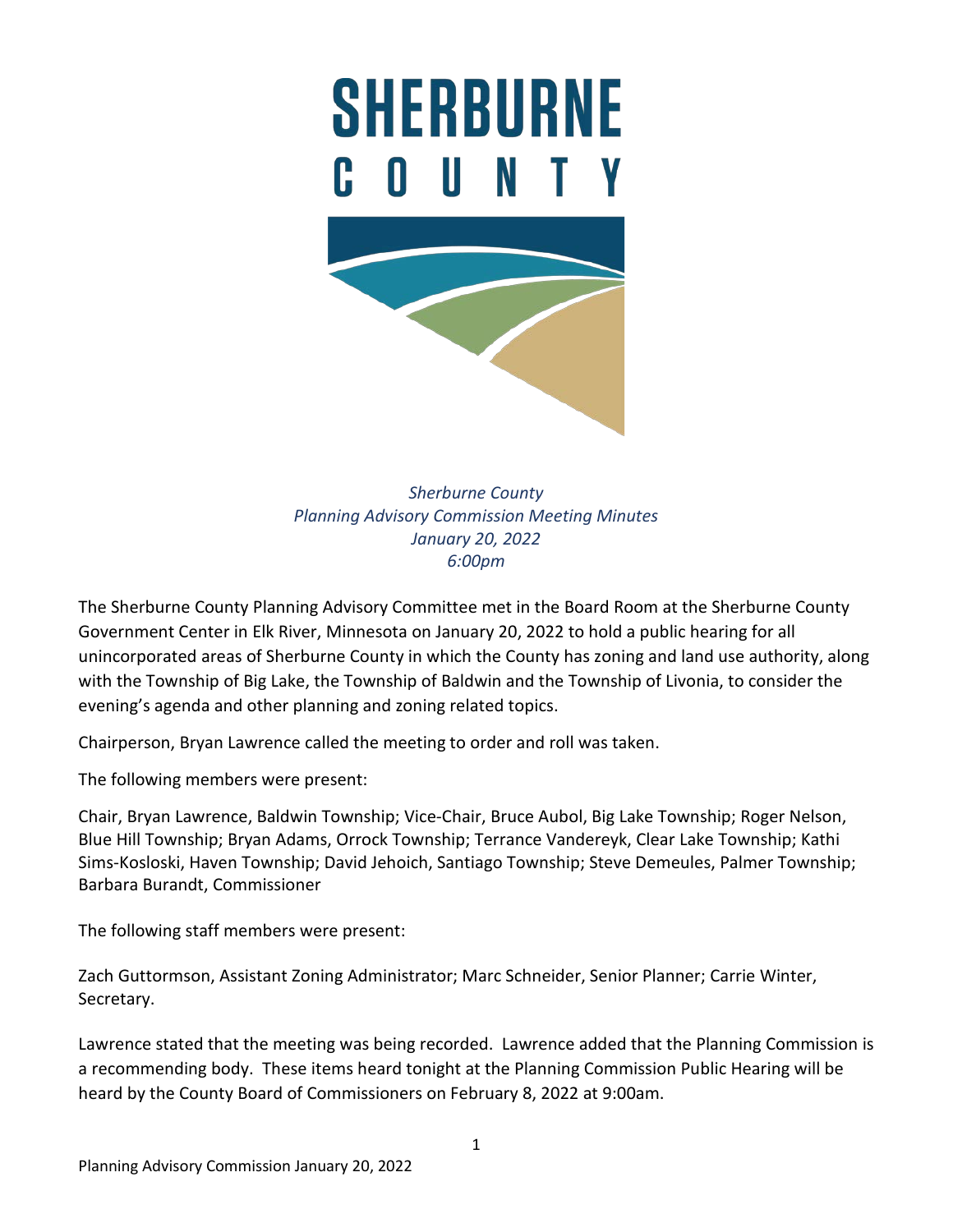Demeules made a motion to approve the minutes from the December 16, 2021 Public Hearing. Sims seconded. Motion carried and the minutes were approved for the December 16, 2021 Public Hearing. Nelson added that for 20 years he has been involved with the Township and the County and that gravel pits are an asset. Nelson feels that the conversations and minutes were excessive during the December meeting and that the County had worked through this and had Conditions.

Adams made a motion to approve the Public Hearing agenda for January 20, 2022. Aubol seconded. The motion carried and the Public Hearing agenda for January 20, 2022 was approved.

## **Agenda:**

- 1. **Election of 2022 Planning Advisory Commission Officers**
- 2. **Emily Ace Storage LLC** Requesting a Preliminary and Final Simple Plat approval of **"Moto Estates"**  consisting of 2 (two) lots.
- 3. **Pickerel Gardens LLC Requesting an Interim Use Permit for a 1 MW Solar Farm**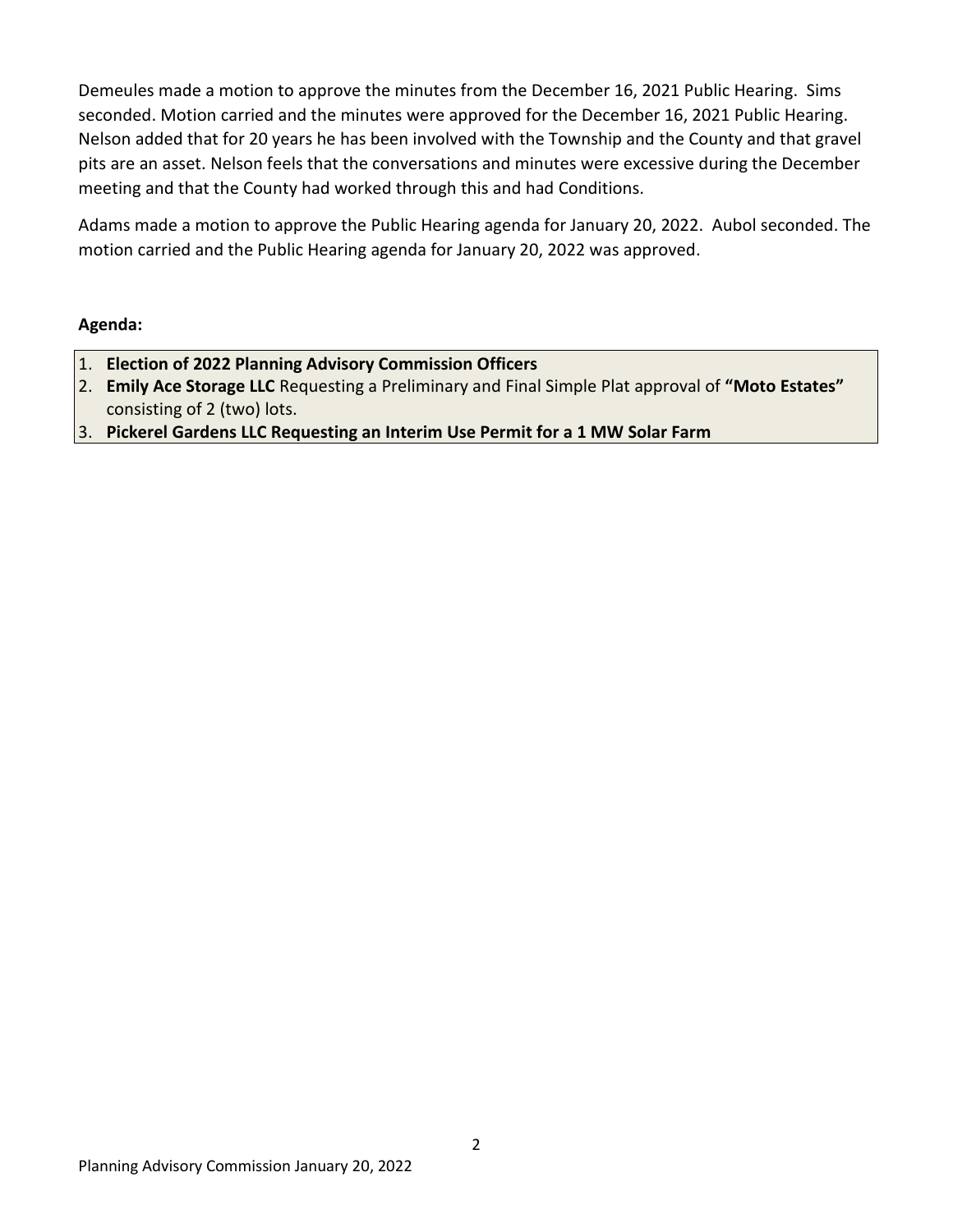#### **Agenda Item #1-6:05pm**

#### **Election of 2022 Planning Advisory Commission Officers**

Lawrence stated the current officers are Chair; Bryan Lawrence, Vice-Chair; Bruce Aubol and Secretary; Carrie Winter. Lawrence explained that Baldwin is planning to take on their own Planning and Zoning, and when this is accomplished his seat at this table will be null and void. He does not have a firm timeline, this could be the next couple of months; they need to hold a Public Hearing for their Ordinances, which takes time to post. In addition, this will need to go before the County Board to endorse this request. Lawrence stated that he has been honored to serve as the Chair and if reelected, could do so until that time, or if this Board would like to replace him now, then this is an option as well.

Lawrence then opened the elections for 2022.

Nelson moved to keep the current officers in current positions, Demeules seconded.

Lawrence confirmed that he is okay with this.

Aubol stated that he is okay wit this as well and also stated that he does not wish to become chair when that time comes.

Winter confirmed her appointment as secretary.

The motion carried and the current officers were elected to continue their current roles for the 2022 calendar year.

#### **Agenda Item #2** *-***6:07pm**

**Emily Ace Storage LLC** Requesting Preliminary and Final Simple Plat approval of **"Moto Estates"**  consisting of 2 (two) lots.

PID 01-021-2105 Section 21, Twp 35 Rge 26 Address 29936 US Highway 169 NW, Princeton, Baldwin Township 14.52 acres in the General Rural Zoning District

Marc Schneider, Senior Planner presented the request to the Planning Commission including the board packet, attachments, and comments.

#### **PLANNING COMMISSION'S PACKET ATTACHMENTS:**

- A. Aerial Photo
- B. Minutes from Baldwin Township's Town Board Meeting (December 6, 2021)
- C. Preliminary Plat (Date Stamped November 24, 2021)
- D. Final Plat (Date Stamped November 24, 2021)

#### **BALDWIN TOWNSHIP COMMENTS:** (December 6, 2021): Recommend approval. (See Attachment B)

#### **DEPARTMENT/AGENCY COMMENTS:**

**Tom Cruikshank** (December 14, 2021): If there are no changes in access to US 169 then we would not have any substantive comments. Any future change would require review and possibly a permit to make changes.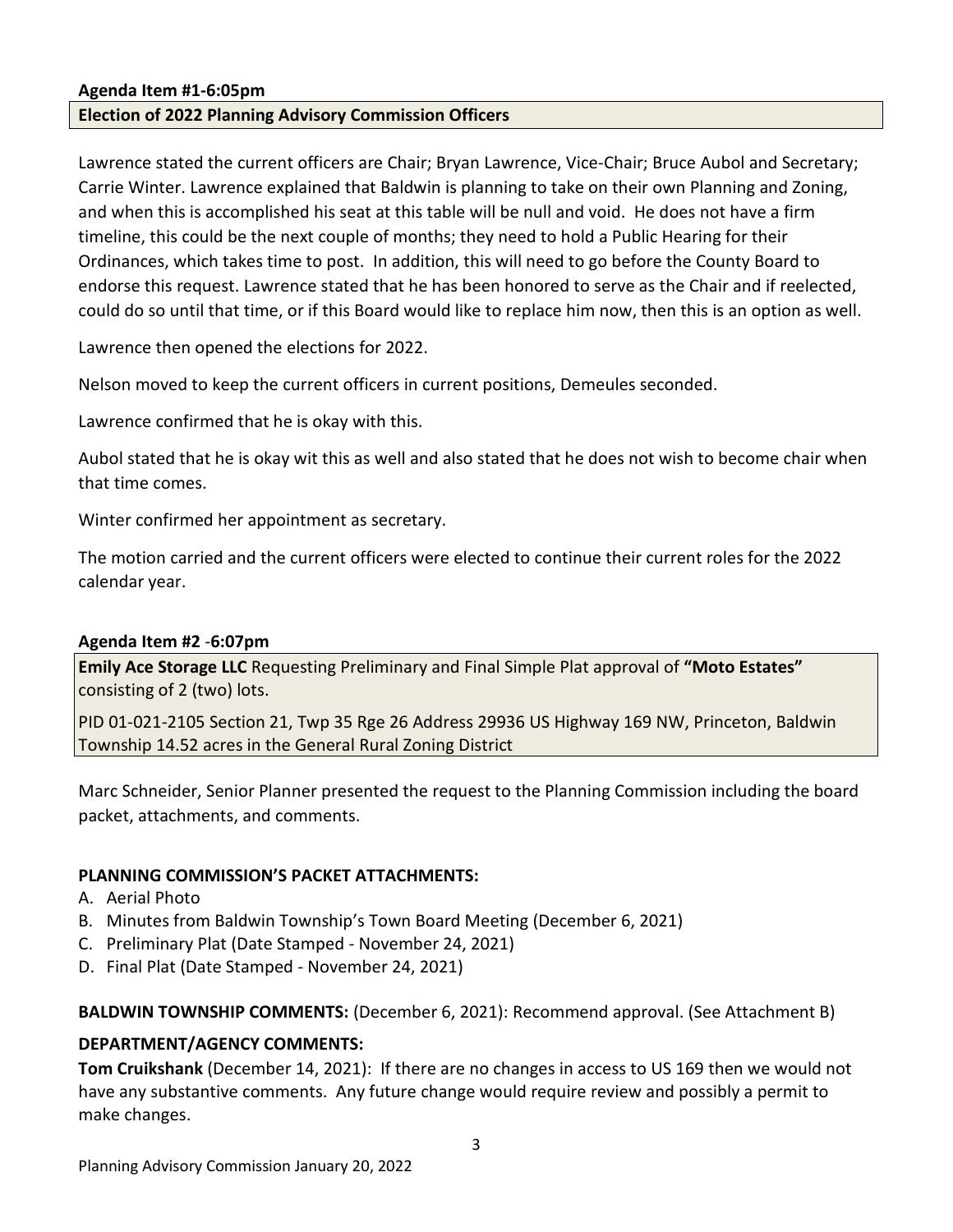**Russ Heiling, County Surveyor** (December 14, 2021): All comments have been addressed. **David Roedel, Asst Public Works Director** (November 16, 2021)**:** 

- 1. No concerns with the Simple Plat application.
- 2. Lot 1 will access via the adjacent road to the west. Lot 2 would be subject to MnDOT requirements since access is to MnDOT Right of Way.
- 3. The Sherburne County Public Works Department will require park dedication fees for the 1 lot at \$800 per lot, totaling \$800. The lot the existing home does not require Park dedication fees. Park fees must be paid prior to the Public Works Department signing the plat mylars.

**Mike Lindenau, County Ditch Inspector** (November 19, 2021): No issues.

**Bonnie Jacobs, Property Tax Manager:** No comment received.

# **PLANNING & ZONING STAFF COMMENTS:**

- 1. The applicant is proposing to create two (2) lots from a 14.52-acre parcel. This property has an existing house and a 3,600 sq. ft. detached accessory building located on it.
- 2. Proposed Lot 1 will be a 10.59-acre parcel with an existing house and a detached garage that will gain road access to 299<sup>th</sup> Ave NW. The developer has received the necessary road access permits from Baldwin Township for a driveway to 299<sup>th</sup> Ave NW. This lot will not access US Hwy 169. The septic for the house on this lot had a passing compliance inspection in September 2021.
- 3. Proposed Lot 2 will be a 2.5-acre parcel with road access to US Hwy 169. This proposed lot has an existing 3,600 sq. ft. accessory building that had a Conditional Use Permit for a Home Business in Accessory Building that was revoked in 2014 (Doc. No. 795973). This building has finished living space and a septic system that had a passing compliance inspection in September 2021.
- 4. Proposed Lot 2 will maintain road access to US Hwy 169 along with PID 01-021-2106 via a private ingress/egress and utility easement (Doc. 294381). The applicant intends to convert the existing accessory building into a single-family dwelling once the plat is recorded. The 3,600 sq. ft. accessory building on Lot 2 shall be considered a legal nonconforming structure once the plat is recorded and will be governed by the County's and State's nonconformity rules. This building may be unusable until it is converted into a residence. The applicant has a pending building permit application to convert this building to a single-family dwelling.
- 5. A wetland delineation has been completed for this plat. There is a wetland abutting the dedicated right of way of US Hwy 169 that is not proposed to be impacted.

# **RECOMMENDED CONDITIONS IF APPROVED:**

- 1. In accordance with Section 8 (Simple Plats), Subdivision 2.E. (Restrictions) these parcels may not be subdivided within two years of County Board approval of the Final Plat.
- 2. Park dedication fees for 1 lot are \$800.00. Park fees must be paid prior to the Public Works Dept signing the plat mylars.
- 3. The plat shall be recorded in the Office of the County Recorder/Register of Titles, subject to recording fees, within one year of County Board approval of Final Plat.
- 4. Lot 1, Block 1 road access shall be to 299<sup>th</sup> Ave NW, no access to US Hwy 169 will be permitted.

## **Planning Commission Discussion Followed:**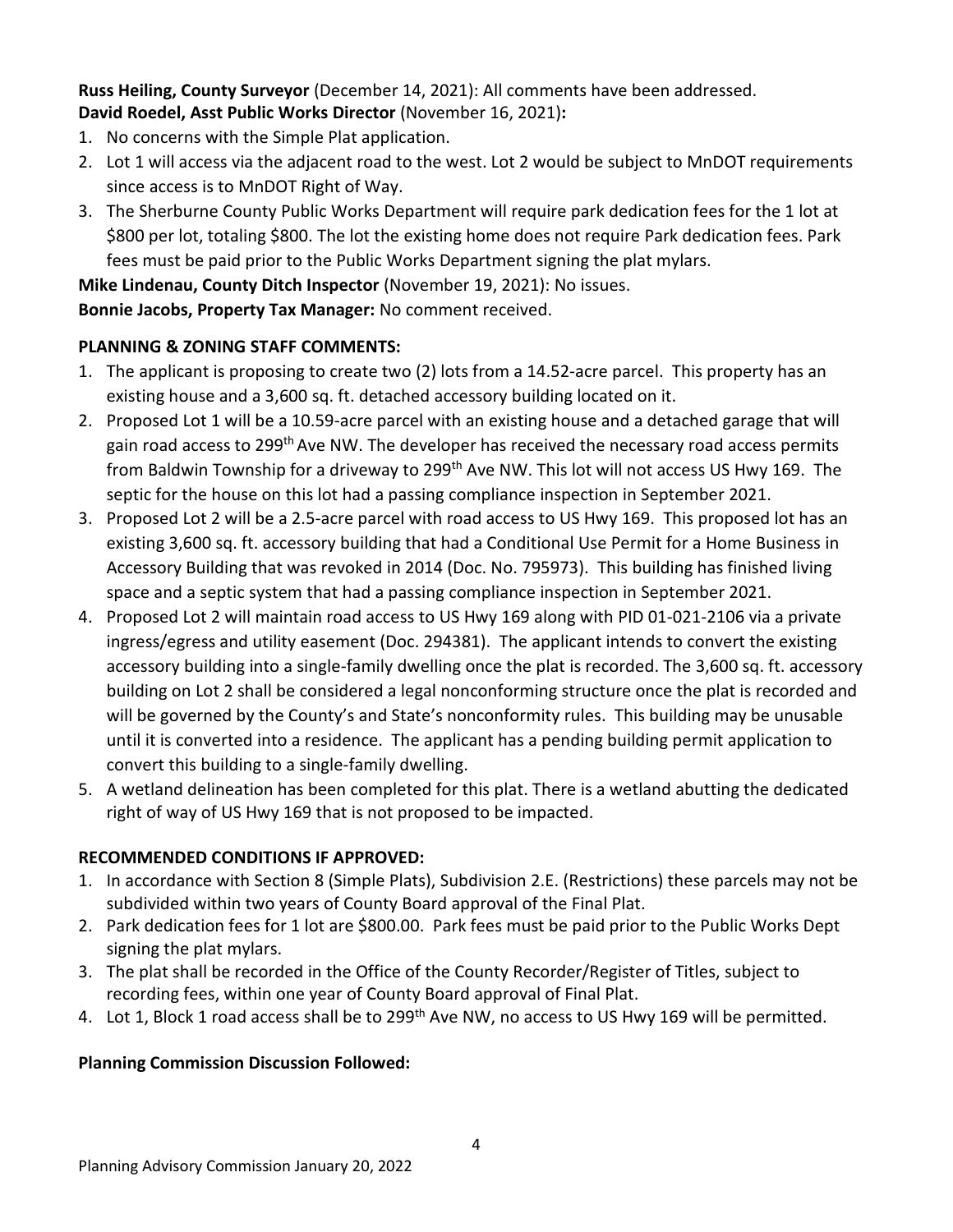Seth Monroe, Rum River Land Surveyors and Engineers, 505 First Street, Princeton, came forward as the representative of the plat application. He stated that he had worked with County staff since Day 1, prior to putting the plat together and had addressed all comments.

Lawrence asked if he understands and can abide by the recommended (4) Conditions.

## Monroe confirmed.

Lawrence explained that the intent of the current property owner is for their daughter to live in the existing residence and the son will live in the other dwelling; how they will convert it to a dwelling he does not know, other than it seems to have the features at this point in time to be a residence. Baldwin is in support of this application and how the current property owner intends to use it.

Lawrence opened the Public Hearing.

No public comment was received nor did anyone appear at the Public Hearing.

Adams moved to close the Public Hearing. Jehoich seconded. The motion carried and the Public Hearing was closed.

Demeules made a motion to recommend approval of the Preliminary and Final Plat of "Moto Estates" consisting of (2) lots, with the (4) Conditions. Vandereyk seconded.

## **Conditions:**

- 1. In accordance with Section 8 (Simple Plats), Subdivision 2.E. (Restrictions) these parcels may not be subdivided within two years of County Board approval of the Final Plat.
- 2. Park dedication fees for 1 lot are \$800.00. Park fees must be paid prior to the Public Works Dept signing the plat mylars.
- 3. The plat shall be recorded in the Office of the County Recorder/Register of Titles, subject to recording fees, within one year of County Board approval of Final Plat.
- 4. Lot 1, Block 1 road access shall be to 299<sup>th</sup> Ave NW, no access to US Hwy 169 will be permitted.

*The motion carried and the Preliminary and Final simple plat of "Moto Estates" consisting of (2) lots is recommended for approval to the County Board with the (4) recommended Conditions.*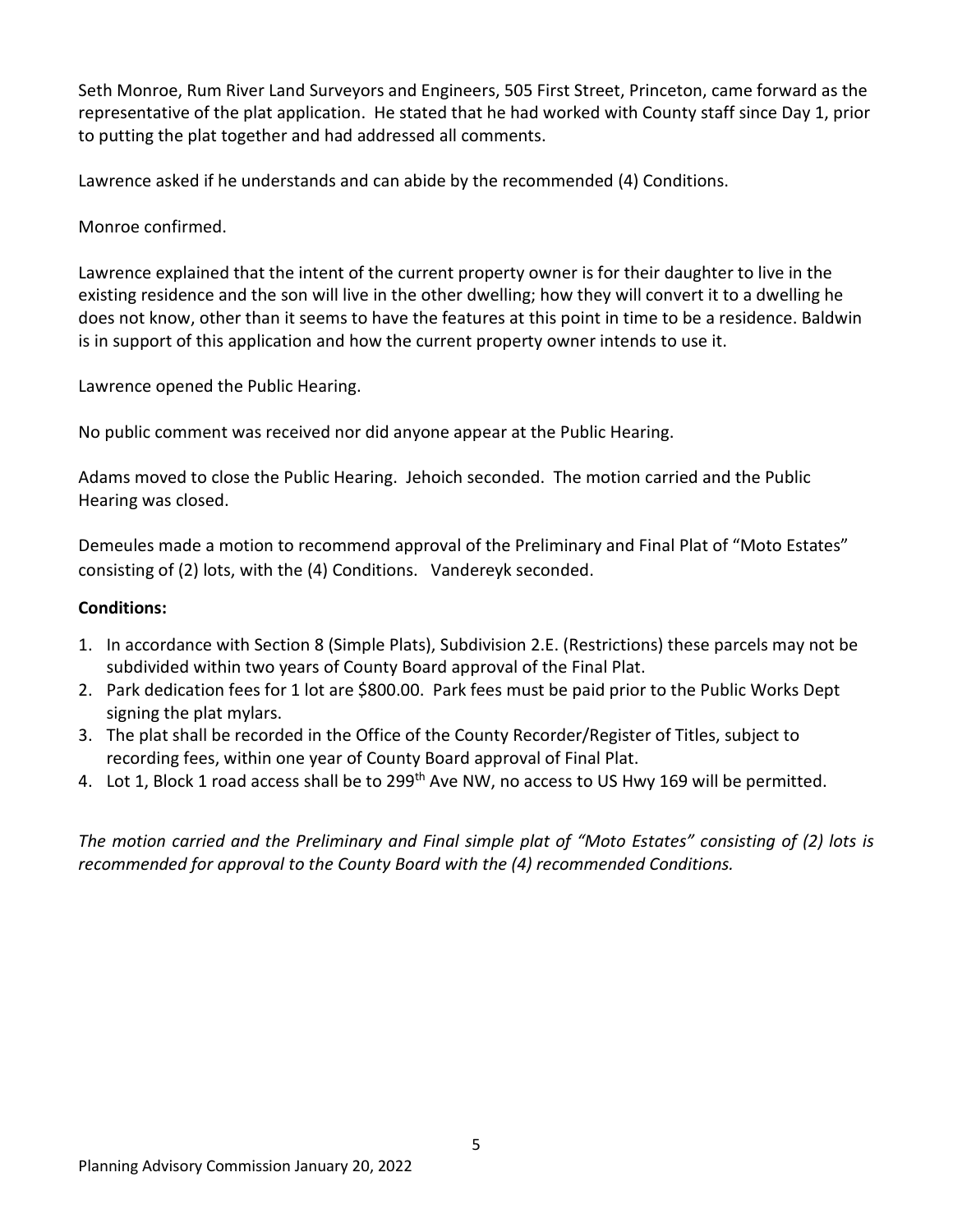## **Agenda Item # 3-6:14pm**

**SOLAR FARM- Pickerel Garden LLC** (Property Owner: Thomas Jr & Penney Hammer- Trust) Request for an Interim Use Permit for a 1 MW Solar Farm

PID 20-213-3400, Address: 6700 State Hwy 24 SE, Clear Lake, Section 13, Clear Lake Township 50.5 Acres in the Agricultural Zoning District

Zach Guttormson, Assistant Zoning Administrator, presented the request to the Planning Commission including the board packet, attachments, and comments.

#### **PLANNING COMMISSION PACKET ATTACHMENTS:**

- A. Aerial Photo
- B. Site Plan (date stamped December 8, 2021)
- C. Project Description Plan (date stamped December 8, 2021)
- D. Decommissioning, Restoration & Repowering Plan pgs. 12 & 13

**CLEAR LAKE TOWNSHIP COMMENTS** (December 23, 2021): Township is in support of this application request as long as all County zoning requirements are met.

**ANNEXATION AREA MEETING**: ( December 21, 2021) Zoning staff met with City of Clear Lake and Clear Lake Township on this request due to fact it is in an annexation area and under control of the Joint Planning Board. Both township and city were okay with proposed use as a solar farm.

#### **DEPARTMENT/AGENCY COMMENTS:**

**Mark Renn, MNDOT (November 24, 2021):** Must use same access as other solar farm on property **Fire Chief of Clear Lake:** No comments received

**County Attorney Offic**e: No comments received

## **PLANNING & ZONING STAFF COMMENTS:**

- 1. Pickerel Garden LLC is proposing to place a 1 MW solar farm on this property. This 1 MW site will take up a fenced area containing the solar panels of 6.4 acres.
- 2. They are proposing to have three (3) new utility poles for this solar farm for connection with Xcel Energy.
- 3. Site will have approximately 2,720 tracking solar panels that will follow the sun. The racking system is installed in the ground with pilings at a depth of  $8$  ft  $-14$  ft.
- 4. Applicant is proposing to plant Eastern Red Cedar trees around the perimeter of the project except the west side where another solar farm is in the process of being constructed and building permit for that site was issued in October 2021.
- 5. Closest house is more than 1,200 ft southwest of proposed solar farm.
- 6. Access to the proposed solar farm shall be an existing driveway access on MN State Highway 24.
- 7. All above and below ground equipment, wiring, concrete, etc. must be removed from site when decommissioned.
- 8. A 7 ft tall chain link barbed wire fence is proposed.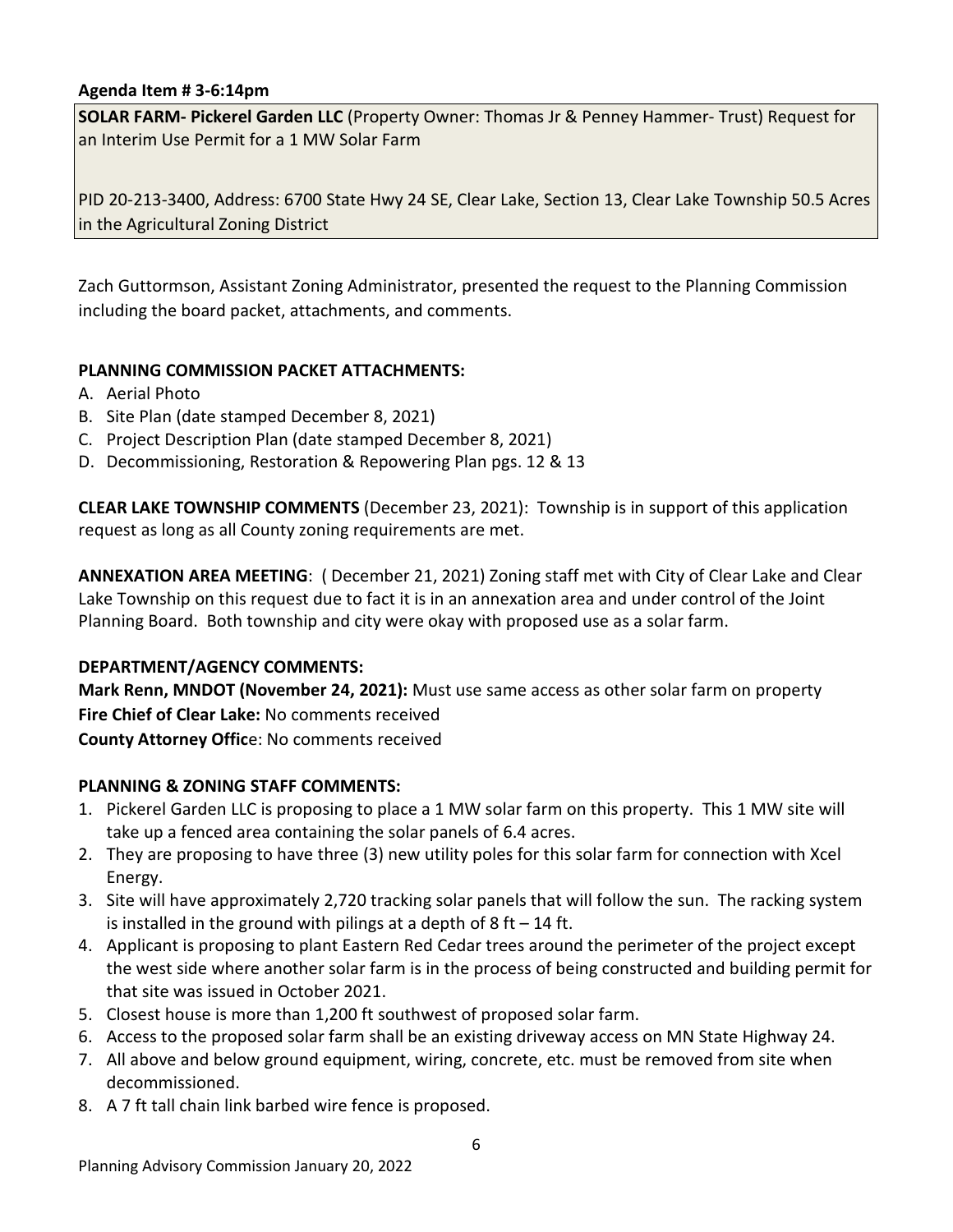- 9. The well on the property will remain open and facilitate pivots on abutting parcels to the west and north.
- 10. A Glare Study was not required because proposed solar farm is not utilizing a reflector solar system.

# **RECOMMENDED CONDITIONS IF APPROVED:**

- 1. Building permit required for on-site supply structure if over 200 sq ft in size.
- 2. Building permit required for installation of solar panels with engineered plans submitted.
- 3. If the required chain link fence around the perimeter of the facility exceeds 7 ft in height it will require a building permit with engineered plans.
- 4. A Stormwater Erosion Control permit will be required from the County Zoning Dept prior to any grading on the property and prior to a building permit being issued.
- 5. Must obtain an NPDES permit from the MPCA and provide a copy to the County Zoning Dept prior to commencing construction.
- 6. Property owner shall ensure that MPCA day & night-time noise standards are not exceeded at any time.
- 7. Operational hours allowed during construction of the facility are Monday through Friday 7AM 7PM.
- 8. Decommissioning of solar panels and related facilities must occur in the event the IUP expires or is terminated, and/or the solar panels are not in use for twelve (12) consecutive months. Must follow the Decommissioning & Reclamation plan date stamped December 8, 2021.
- 9. Prior to issuance of a building permit for the project, the applicant shall provide financial security in the amount of \$100,000 per MW, in favor of Sherburne County, to guarantee compliance with the decommissioning plan, site restoration and other terms of this Permit upon project termination or termination of this Permit. The financial security shall be in a form acceptable to the County and, at a minimum, shall consist of a cash escrow to be deposited with the County in an amount no less than 50% of the total required financial security, with an initial deposit of 25% of the total amount deposited prior to issuance of the building permit and eight and one-third percent (8 1/3%) of the total amount deposited annually for three years on or before the anniversary of the issuance of the building permit. The remaining amount of the total financial security shall be provided by way of an irrevocable letter of credit, which shall be in a form acceptable to the County Attorney's Office and provided prior to the issuance of a building permit, and shall meet the following minimum standards (additional standards may be required): the irrevocable letter of credit shall be issued by a federally chartered or State of Minnesota chartered banking institution with an branch office located within Sherburne County; shall be issued in the name of the County of Sherburne; shall be issued in an initial amount no less than 75% of the total financial security required by this Permit; shall permit the County to draw on the funds upon demand based on the County's determination of non-compliance with the terms of this Permit; shall be for an initial term to be established and shall automatically renew for additional terms unless the bank gives the County at least 60 day written notice of an intent to terminate the credit at the end of a term; shall permit the County to draw upon the letter of credit for the full amount in the event a replacement letter of credit acceptable to the County is not issued at least 30 days prior to the expiration of the existing letter of credit; and shall provide that the letter of credit may not be amended without the written permission of the County.
- 10. No activities may occur onsite until applicant submits a signed an interconnection agreement as required in Section 17, Subd 17 (1A) of the ordinance and proof that the scope of the project is permitted by the Minnesota Public Utilities Commission.
- 11. The site will be revegetated within 30 days after construction with a low growth & low maintenance native pollinator friendly seed mix not exceeding 24 inches in height. The property will be treated &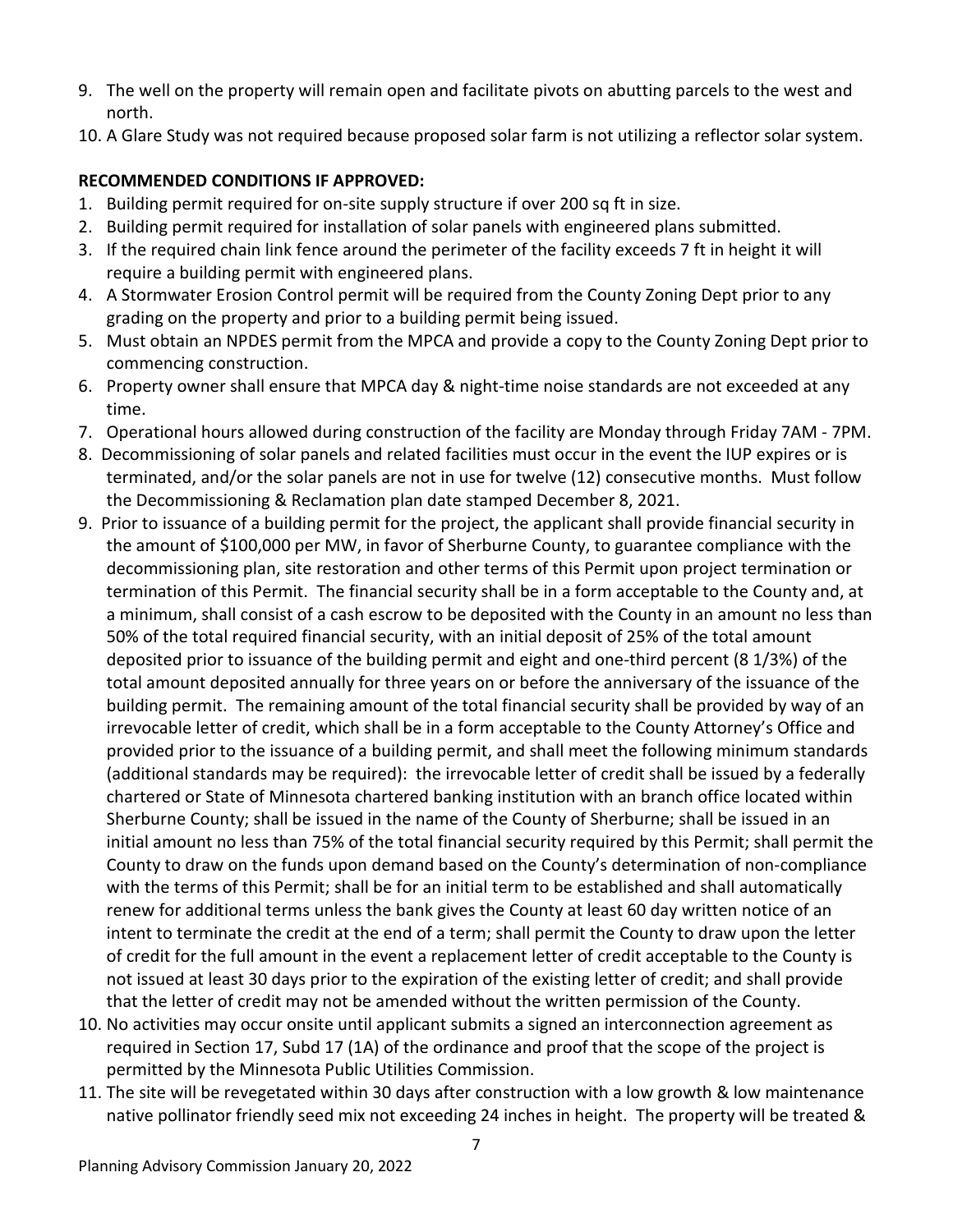maintained as needed during the spring & summer months to manage vegetation growth. Property owner will be responsible for vegetation control & weed management during the project's operating life.

- 12. Must install 6 foot tall Eastern Red Cedar trees around entire solar farm (except on west side, due to fact solar farm is being constructed to the west) as shown on Site Plan (Attachment B) date stamped December 8, 2021. The trees must be planted staggered in two (2) rows, in each row the trees may be planted no more than 8 feet apart. All planted trees on the property must be maintained and watered as necessary for the duration of the permit. Any dead trees must be replaced on a yearly basis.
- 13. This IUP is to be valid for 35 years until December 31, 2057. This IUP is valid for Pickerel Garden LLC and Thomas Jr and Penney Hammer - Trust.
- 14. Access to the proposed solar farm shall be via an existing driveway access from MNDOT (Permit#3BA202197990) on MN State Highway #24 in the southeast portion of the property.
- 15. Decommissioning of project shall involve removal of all project components, including without limitation, solar panels, panel trackers, anchors, supports, mounts, inverters, underground electrical components underground conduit housing & all underground footings & posts.
- 16. Signage and emergency contact numbers must be posted at the access driveway to property.
- 17. The findings in Section 18, Subd 6, Item 4 of the Zoning Ordinance have been made.
- 18. The applicant shall allow the County to inspect the property during normal business hours.
- 19. The applicant shall comply with all federal, state, and local laws and regulations.

# **Planning Commission Discussion Followed**:

Brendan Dillon, 4856 Dupont Ave, Minneapolis, came forward as the applicant of the Solar Farm. He stated that this project is alongside other projects on this parcel and it seems like a good site for another project to work with the Hammers on. This project already has an interconnection agreement with Xcel. So, as they work through the permitting process it is very likely that this will begin being built this summer and may be done by the end of 2022.

Lawrence asked Guttormson about the Solar Farm to the East and the one that is being built to the West; Lawrence asked about the rules of adjacent solar farms. We talked about all of these 1 MW Solar Farms that are supposed to go in, because there is not supposed to be a huge solar farm. Is this a concern as he recalls this being noted in the past? He asked Schneider if any further discussion has occurred with this.

Schneider stated that this concern was more about the capacity on the lines and how the subsidies were allocated. He believes that only 1 MW Solar Gardens are allowed. There was a Moratorium in 2018 that identified certain areas for Solar Farms in the County.

Lawrence deferred to the applicant on the 1 MW Solar Farm question.

Dillon replied its State Law that governs Solar Gardens allowing a maximum of a 1 MW Solar Garden. This switched in 2017, from 5 MW Solar Gardens to 1 MW Solar Gardens. You used to be able to do 20- 25 acres and now it's down to the 5-6 acres that you see today. It was a political decision so it depends on who you ask when you ask why it went from 5 MW to 1 MW. Xcel will tell you that it's easier for them when they talk about planning their grid to work with 1 MW rater than 5 MW, and that this will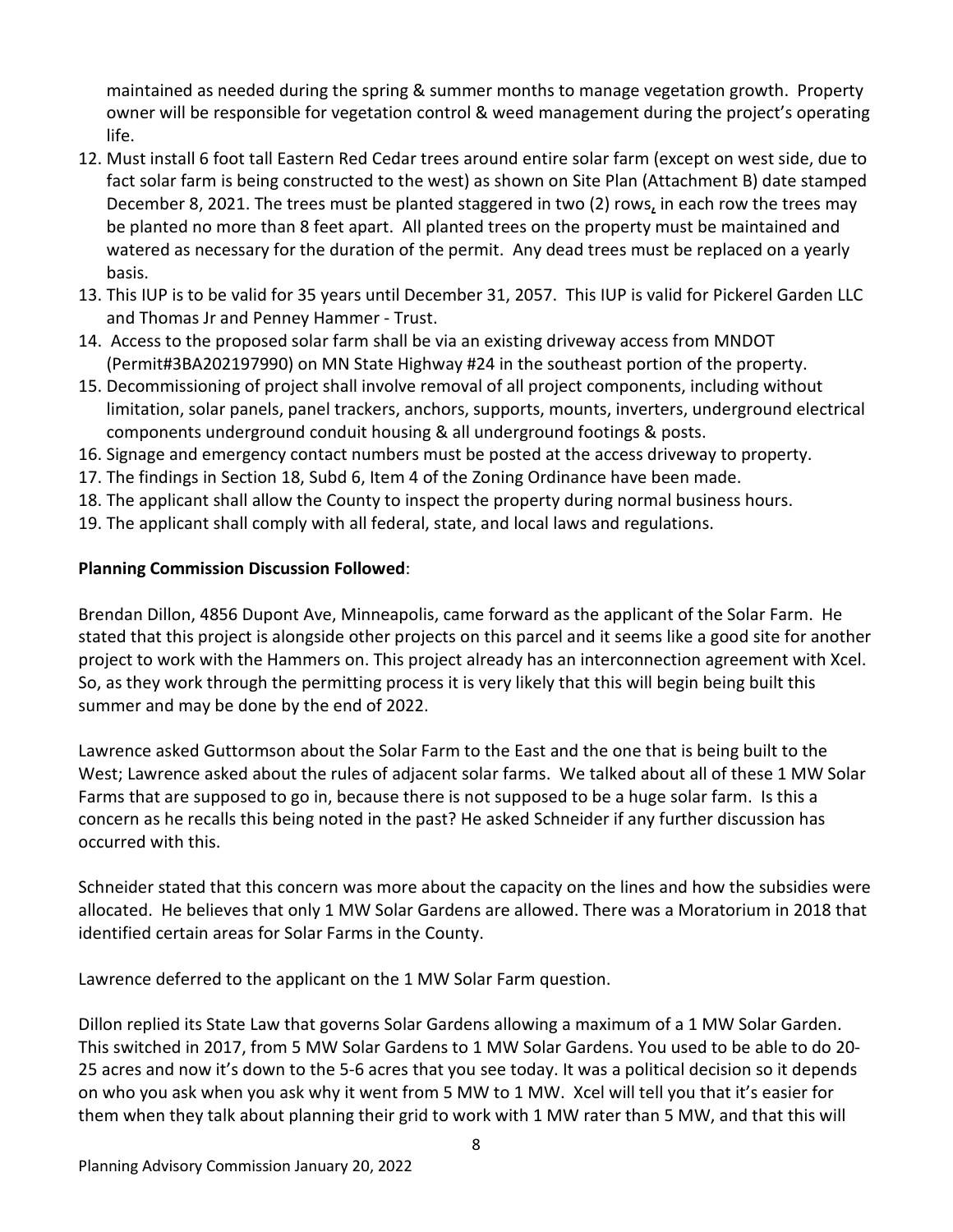happen over a longer period of time, but Xcel isn't driving this program; private developers are. Others will tell you that it does suppress the economics of it to work with a 5 acre project rather than a 100 acre project.

Lawrence asked what stage the project to the West is in.

Dillon stated that his understanding is that they have a permit and they have an interconnection agreement with Xcel and they plan to build this year. Dillon has an agreement with them to share the access road. That's as far as he knows.

Lawrence asked if the same company was going to build these at the same time or if it would be built out in 2 phases.

Dillon confirmed that they would be built separately and said that this is the way that the law is written; you can't build them at the same time.

Guttormson noted that the Solar Farm that did not apply for a permit in October, did not obtain a permit by the deadline as Conditioned in the IUP so the Board will be seeing this application again as it has been submitted and is being processed.

Lawrence stated that this one will be ahead of that one.

Guttormson confirmed and added if they apply for the building permit sooner (than the other).

Adams asked about the status of the large solar farm in Northwestern Sherburne County that Xcel is building.

Schneider stated that there have been discussions about this and it's in the process with Public Utilities Commission (PUC), because of the size of it. We don't have a lot of engagement with it, but at this time it is moving forward.

Adams asked about the grid; as we are building more sustainable energy, what if the grid goes down? How are the inverters energized for solar?

Dillon replied that they do require the distribution grid to be up and running to operate, the way they are constructed, per the rules of Xcel. There is a way that you could operate if the grid goes down, but Xcel doesn't allow that. When the grid goes down, they need everything to go down, so this is the way that they require that these systems are engineered.

Sims asked about recommended Condition #8, when it talks about 12 months not in use, how is this monitored by the County since it is a Condition?

Dillon stated that there would be very few reasons why this would be shut down, the expectation is that this will run for 25-30 years. It would be an economic decision in the lifetime of the asset when the cost to produce the electricity becomes more than the project.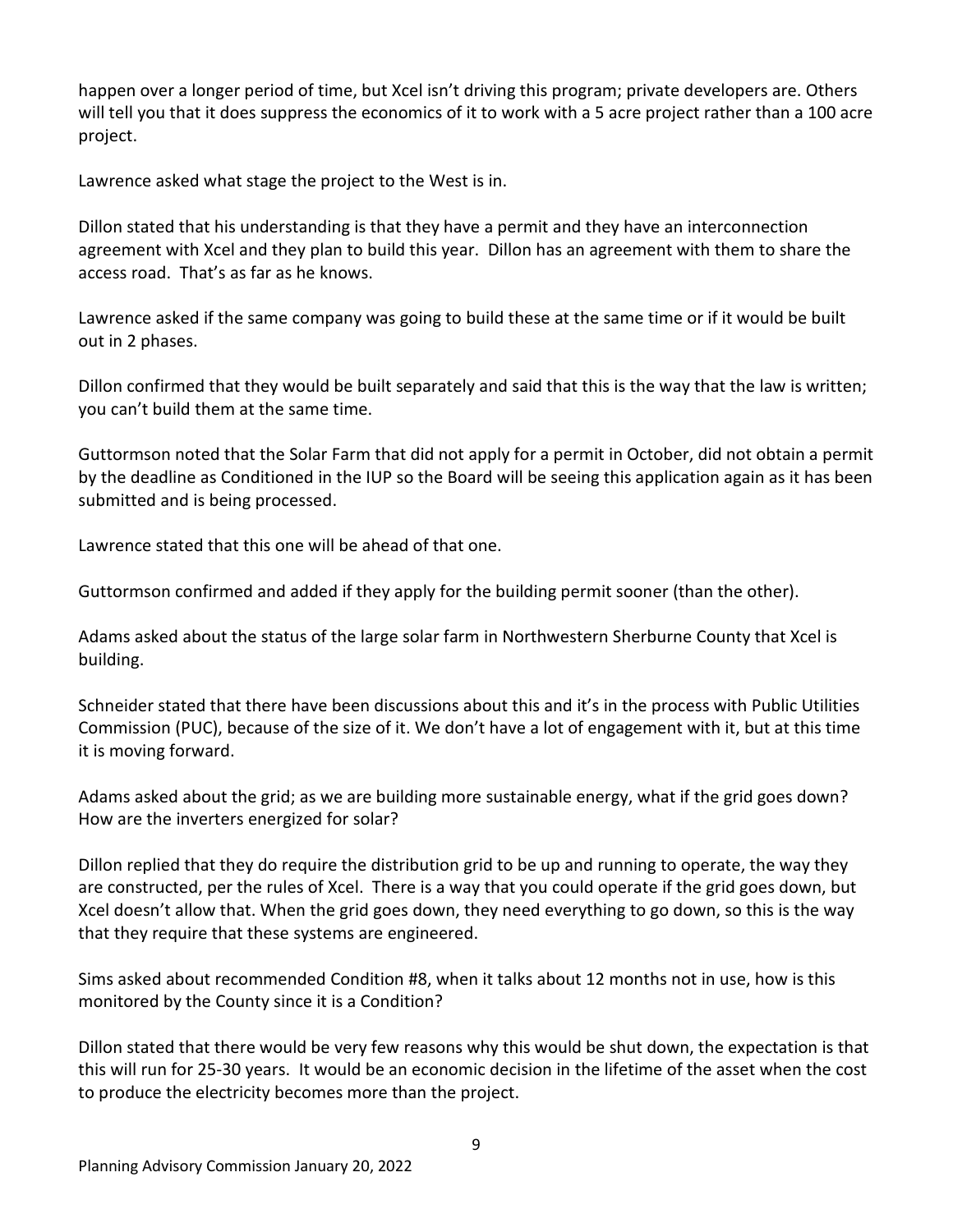Vandereyk commented that he would like to draw attention to Condition #11, he didn't see a seed mix in the plans.

Dillon stated that they typically hire a contractor to design the seed mix based on the soil conditions.

Lawrence asked about no trees on the western side, he realizes that there is another solar farm going in. What will be the distance between solar farms, as there are no trees? The other one will be coming in and we will grant the same request.

Guttormson confirmed, the concern is what if that solar farm doesn't go in.

Lawrence confirmed that this is his point.

Vandereyk said that there is an approach that is built off of Hwy 24 so there appears to be intention.

Lawrence asked if there should be a contingency, if the other isn't built in 2 years, or something like that, then the developer has to put in those trees. We rarely waive the trees.

Dillon stated that this has been the conversation with the other developer. They are going to build it, it will be close to our fence line; maybe 20-30 feet and this was the reason for no trees, it doesn't make any sense to put trees in between solar farms.

Lawrence stated that logically he agrees, but adding a Condition as a contingency would be a good idea if no solar farm is built to the West.

Demeules agreed, stating that it doesn't cost anything to put it in there.

Lawrence suggested (2) years. He proposed adding Condition #20, if within a 2 year period of the granting of this IUP, if there is no solar farm to the west, the applicant will be required to plant trees on the western border.

Dillon asked what starts the 2 year period?

Lawrence replied that he had stated, the granting of the IUP.

Dillon stated that this seems reasonable, for him, as long as the rules are written so he knows exactly when.

Lawrence opened the Public Hearing. No one from the public spoke nor were any comments received.

Sims made a motion to close the Public Hearing. Adams seconded. The motion carried and the Public Hearing was closed.

Lawrence asked the applicant if he understands and can abide by the (20) Conditions.

Dillon confirmed.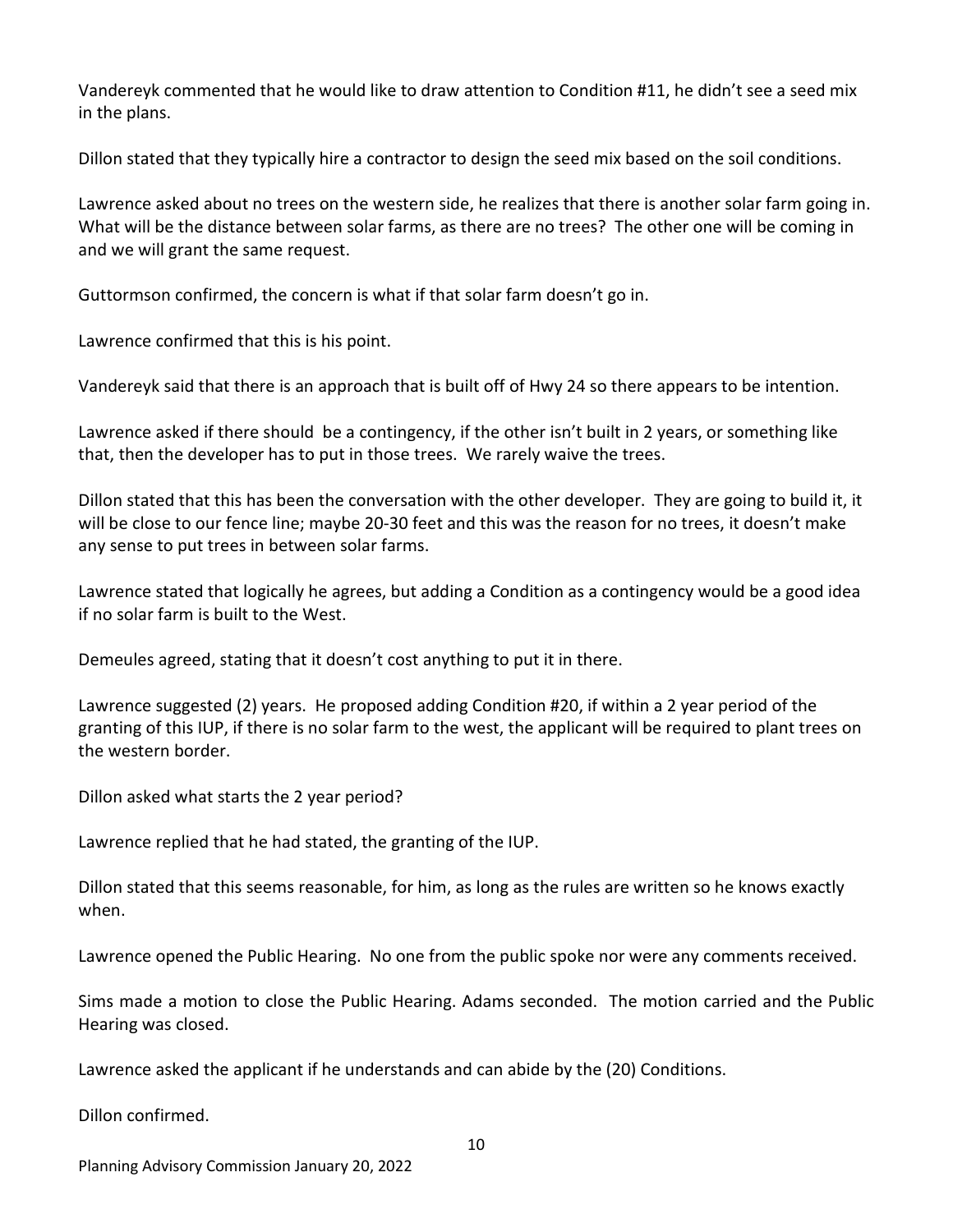Vandereyk made a motion to recommend approval of the Interim Use Permit for a 1 MW Solar Farm with the (20) Conditions. Adams seconded.

# **Conditions:**

1. Building permit required for on-site supply structure if over 200 sq ft in size.

2. Building permit required for installation of solar panels with engineered plans submitted.

3. If the required chain link fence around the perimeter of the facility exceeds 7 ft in height it will require a building permit with engineered plans.

4. A Stormwater Erosion Control permit will be required from the County Zoning Dept prior to any grading on the property and prior to a building permit being issued.

5. Must obtain an NPDES permit from the MPCA and provide a copy to the County Zoning Dept prior to commencing construction.

6. Property owner shall ensure that MPCA day & nighttime noise standards are not exceeded at any time.

7. Operational hours allowed during construction of the facility are Monday through Friday 7AM - 7PM.

8. Decommissioning of solar panels and related facilities must occur in the event the IUP expires or is terminated, and/or the solar panels are not in use for twelve (12) consecutive months. Must follow the Decommissioning & Reclamation plan date stamped December 8, 2021.

9. Prior to issuance of a building permit for the project, the applicant shall provide financial security in the amount of \$100,000 per MW, in favor of Sherburne County, to guarantee compliance with the decommissioning plan, site restoration and other terms of this Permit upon project termination or termination of this Permit. The financial security shall be in a form acceptable to the County and, at a minimum, shall consist of a cash escrow to be deposited with the County in an amount no less than 50% of the total required financial security, with an initial deposit of 25% of the total amount deposited prior to issuance of the building permit and eight and one-third percent (8 1/3%) of the total amount deposited annually for three years on or before the anniversary of the issuance of the building permit. The remaining amount of the total financial security shall be provided by way of an irrevocable letter of credit, which shall be in a form acceptable to the County Attorney's Office and provided prior to the issuance of a building permit, and shall meet the following minimum standards (additional standards may be required): the irrevocable letter of credit shall be issued by a federally chartered or State of Minnesota chartered banking institution with an branch office located within Sherburne County; shall be issued in the name of the County of Sherburne; shall be issued in an initial amount no less than 75% of the total financial security required by this Permit; shall permit the County to draw on the funds upon demand based on the County's determination of non-compliance with the terms of this Permit; shall be for an initial term to be established and shall automatically renew for additional terms unless the bank gives the County at least 60 day written notice of an intent to terminate the credit at the end of a term; shall permit the County to draw upon the letter of credit for the full amount in the event a replacement letter of credit acceptable to the County is not issued at least 30 days prior to the expiration of the existing letter of credit; and shall provide that the letter of credit may not be amended without the written permission of the County.

10. No activities may occur onsite until applicant submits a signed an interconnection agreement as required in Section 17, Subd 17 (1A) of the ordinance and proof that the scope of the project is permitted by the Minnesota Public Utilities Commission.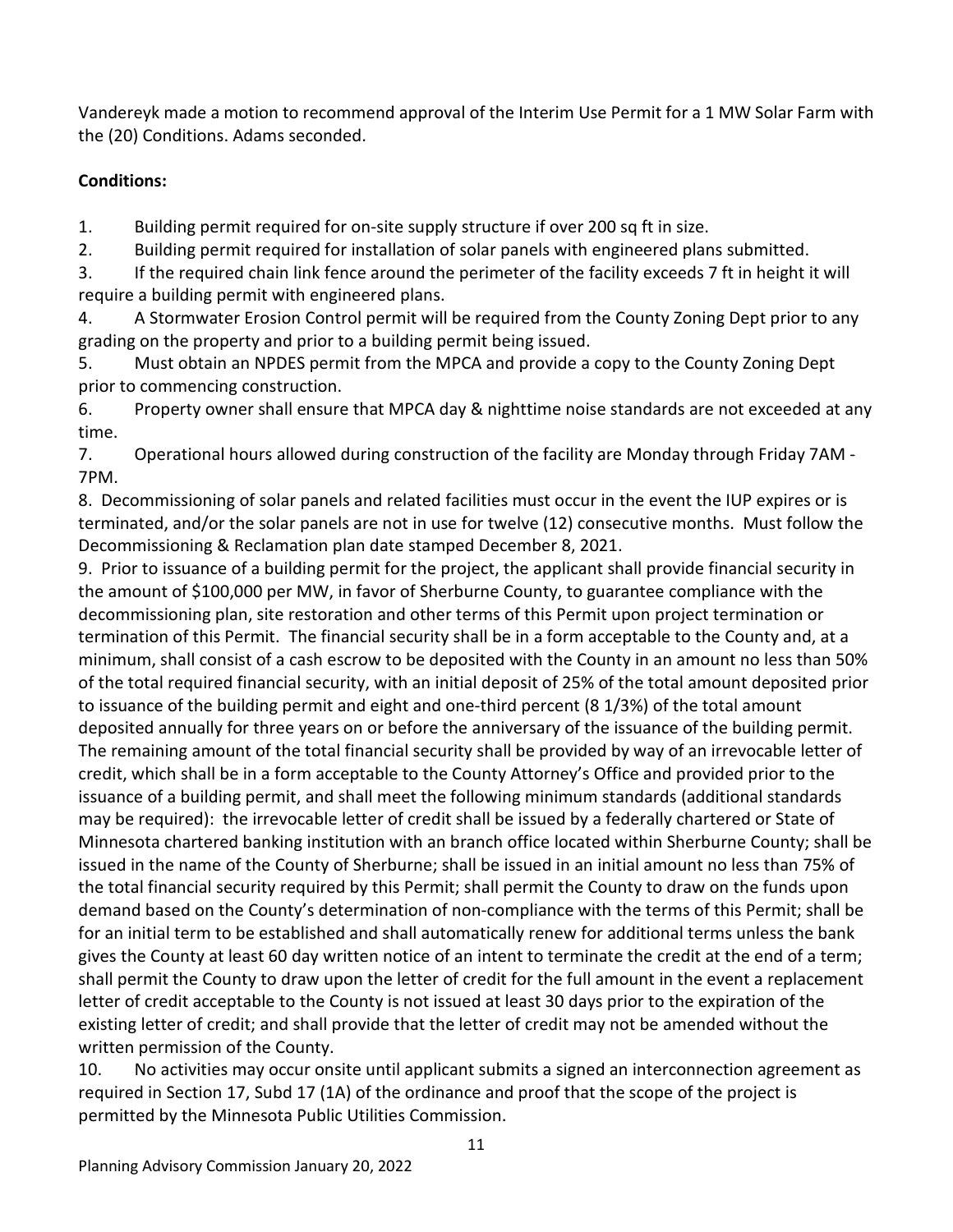11. The site will be revegetated within 30 days after construction with a low growth & low maintenance native pollinator friendly seed mix not exceeding 24 inches in height. The property will be treated & maintained as needed during the spring & summer months to manage vegetation growth. Property owner will be responsible for vegetation control & weed management during the project's operating life.

12. Must install 6 foot tall Eastern Red Cedar trees around entire solar farm (except on west side, due to fact solar farm is being constructed to the west) as shown on Site Plan (Attachment B) date stamped December 8, 2021. The trees must be planted staggered in two (2) rows, in each row the trees may be planted no more than 8 feet apart. All planted trees on the property must be maintained and watered as necessary for the duration of the permit. Any dead trees must be replaced on a yearly basis. 13. This IUP is to be valid for 35 years until December 31, 2057. This IUP is valid for Pickerel Garden

LLC and Thomas Jr and Penney Hammer - Trust.

14. Access to the proposed solar farm shall be via an existing driveway access from MNDOT (Permit#3BA202197990) on MN State Highway #24 in the southeast portion of the property. 15. Decommissioning of project shall involve removal of all project components, including without limitation, solar panels, panel trackers, anchors, supports, mounts, inverters, underground electrical components underground conduit housing & all underground footings & posts.

16. Signage and emergency contact numbers must be posted at the access driveway to property.

17. The findings in Section 18, Subd 6, Item 4 of the Zoning Ordinance have been made.

18. The applicant shall allow the County to inspect the property during normal business hours.

19. The applicant shall comply with all federal, state, and local laws and regulations.

20. If the solar farm to the west is not constructed within a 2 year period of the granting of this IUP, the applicant will be required to plant trees on the western border.

# *FINDINGS:*

*No Interim Use Permit shall be approved or recommended for approval by the County Planning Commission unless said Commission shall find:*

*Guttormson read the Findings while Vandereyk provided a response.*

1. That the Interim Use will not be injurious to the use and enjoyment of other property in the immediate vicinity for the purposes already permitted, nor substantially diminish and impair property values within the immediate vicinity. **YES** or NO WHY?

*Yes, the proposed location of the solar farm is in an existing agricultural field. The closest adjoining neighboring house is at least 1,200 feet to the southwest. The land to the west is a solar farm in the process of being constructed. The adjoining parcels are either farmed or residential homes. The perimeter of the solar farm will be planted with trees to reduce visual impacts to adjoining properties.* 

2. That the establishment of the Interim Use will not impede the normal and orderly development and improvement of surrounding vacant property for uses predominant in the area. **YES** or NO WHY?